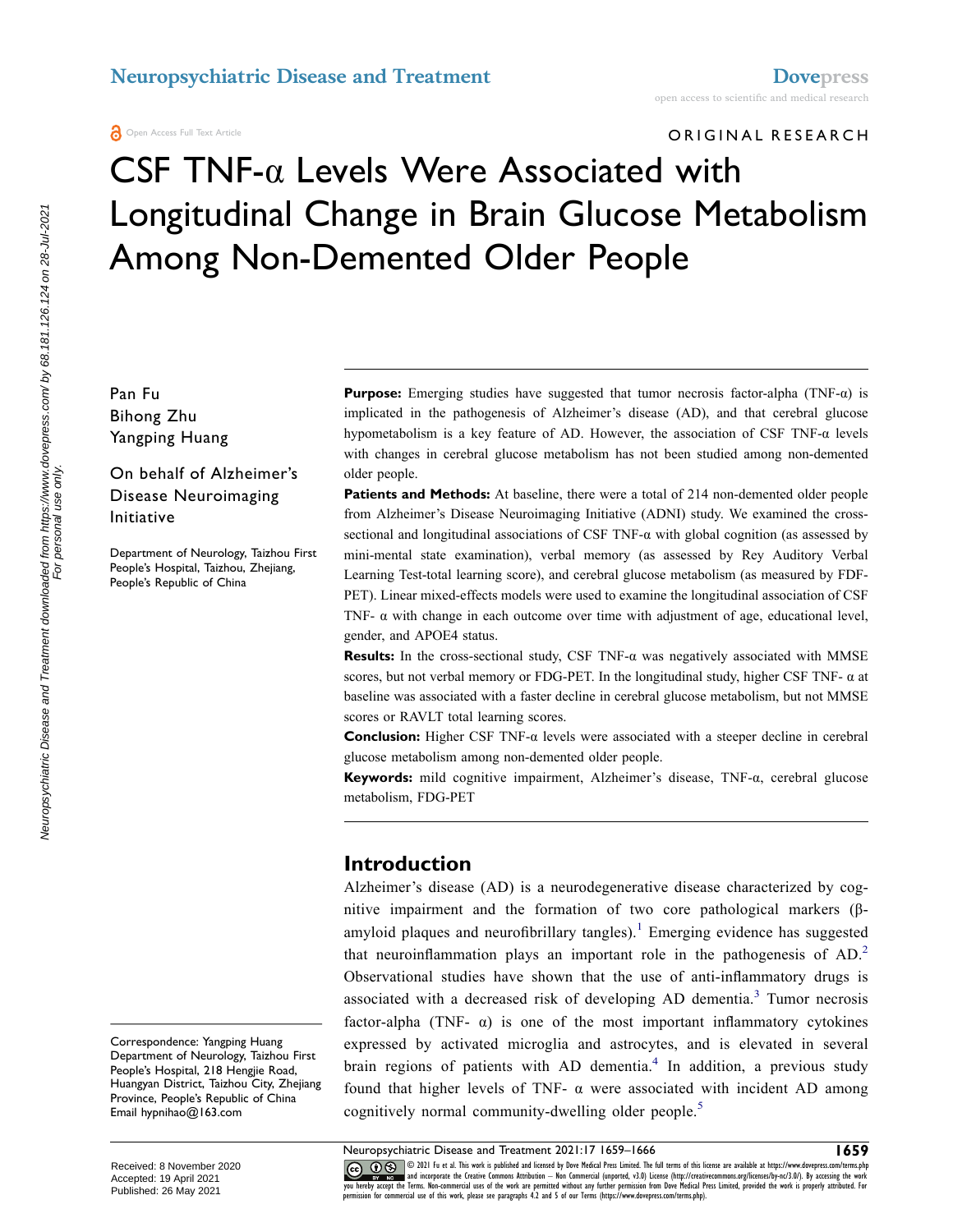<span id="page-1-0"></span>Reduced cerebral glucose metabolism, assessed by FDG-PET, is a core feature of AD dementia.<sup>6,[7](#page-6-6)</sup> However, to the best of our knowledge, the association of CSF TNFα levels with longitudinal changes in brain glucose metabolism (reflecting neuronal and synaptic function) over time has not been investigated among non-demented older people. If this association does exist, it may provide some insights into the effect of TNF-  $\alpha$  on neuronal and synaptic function. Therefore, we aimed to examine the cross-sectional and longitudinal associations of CSF TNF- $\alpha$  with global cognition, verbal memory, and brain glucose metabolism (as assessed by FDG-PET) among non-demented older people from Alzheimer's Disease Neuroimaging Initiative (ADNI) study.

## **Methods**

# Alzheimer's Disease Neuroimaging Initiative (ADNI) Study

Cross-sectional and longitudinal data used in the preparation of this work were extracted from the ADNI database (adni.loni.usc.edu). The ADNI study was initiated in 2003 with the primary goal of examining whether positron emission tomography (PET), serial magnetic resonance imaging (MRI), biological markers, and neuropsychological assessments could be integrated to measure the progression of mild cognitive impairment (MCI) and early AD.

#### **Participants**

At baseline, there were a total of 214 non-demented older people, including 85 subjects with normal cognition (NC) and 129 subjects with MCI. These participants had baseline CSF TNF- $\alpha$  samples and follow-up examinations of global cognition, verbal memory, and brain glucose metabolism. At ADNI centers, participants provided written informed consents, and local institutional review board approved the ADNI study. The official or affiliated names of the approving local ethics committee could be found at the website: [http://adni.loni.usc.edu/wp-content](http://adni.loni.usc.edu/wp-content/themes/freshnews-dev-v2/documents/policy/ADNI_Acknowledgement_List%205-29-18.pdf)  [/themes/freshnews-dev-v2/documents/policy/ADNI\\_](http://adni.loni.usc.edu/wp-content/themes/freshnews-dev-v2/documents/policy/ADNI_Acknowledgement_List%205-29-18.pdf) [Acknowledgement\\_List%205-29-18.pdf.](http://adni.loni.usc.edu/wp-content/themes/freshnews-dev-v2/documents/policy/ADNI_Acknowledgement_List%205-29-18.pdf)

## Diagnostic Criteria

<span id="page-1-2"></span><span id="page-1-1"></span>Individuals with NC had a Clinical Dementia Rating  $(CDR)^8$ score of 0 and a Mini-mental State Examination  $(MMSE)^9$ score of 24 or higher. Individuals with MCI had a CDR score of 0.5, an MMSE score of 24 or higher, essentially preserved activities of daily living, verbal memory impairment as evidenced by delayed recall scores of the Wechsler Memory Scale Logical Memory II, and an absence of dementia.

# Neuropsychological Assessments

<span id="page-1-3"></span>The ADNI participants underwent a comprehensive neuropsychological assessment. In this study, we selected two primary cognitive outcomes: MMSE scores and Rey auditory verbal learning test  $(RAVLT)^{10}$  total learning scores. MMSE scores and RAVLT total learning scores were utilized to examine global cognition and verbal memory, respectively.

# FDG Standardized Uptake Value Ratio (SUVR) Measurement

<span id="page-1-4"></span>Levels of brain glucose metabolism were examined by FDG PET, details of which have been described previously<sup>11</sup> and can also be found at the ADNI website [\(http://adni.loni.usc.](http://adni.loni.usc.edu/methods/pet-analysis/) [edu/methods/pet-analysis/\)](http://adni.loni.usc.edu/methods/pet-analysis/). The mean of FDG uptake was determined within middle/inferior temporal gyrus, bilateral angular gyri, and bilateral posterior cingulate gyrus due to the fact that low levels of glucose metabolism within these regions have been found to be associated with cognitive deficits in patients with MCI and AD dementia.<sup>12[,13](#page-6-12)</sup> SUVRs were determined by averaging uptakes of these regions and dividing by cerebellum.

## <span id="page-1-5"></span>Measurement of CSF TNF-α Levels

Levels of CSF TNF- $\alpha$  were determined using commercially available multiplex immunoassays (Millipore Sigma, Burlington, MA) by the Hu lab (Dr. William Hu), Department of Neurology, Emory University. Initially, a total of 15 analytes were examined, whereas only levels of TNF- $\alpha$  in CSF were reported because it is our variable of interest in the present study. Samples were randomized across twelve 96-well plates for each of the five assays (60 plates total) encompassing 15 analytes. All CSF samples were run in duplicate along with six CSF standards on each plate. Samples were normalized across plates using CSF standard values. The inter-plate CV (%) of the measurement of TNF- $\alpha$ was 9.38. The median sample concentration of TNF-α was 1.7 pg/mL. The LLOD (MFI) was 49.2. The median MFI was 53.53. Values were given as pg/mL.

## Statistical Analysis

Descriptive statistics were utilized to summarize the variables of our study sample, including demographics and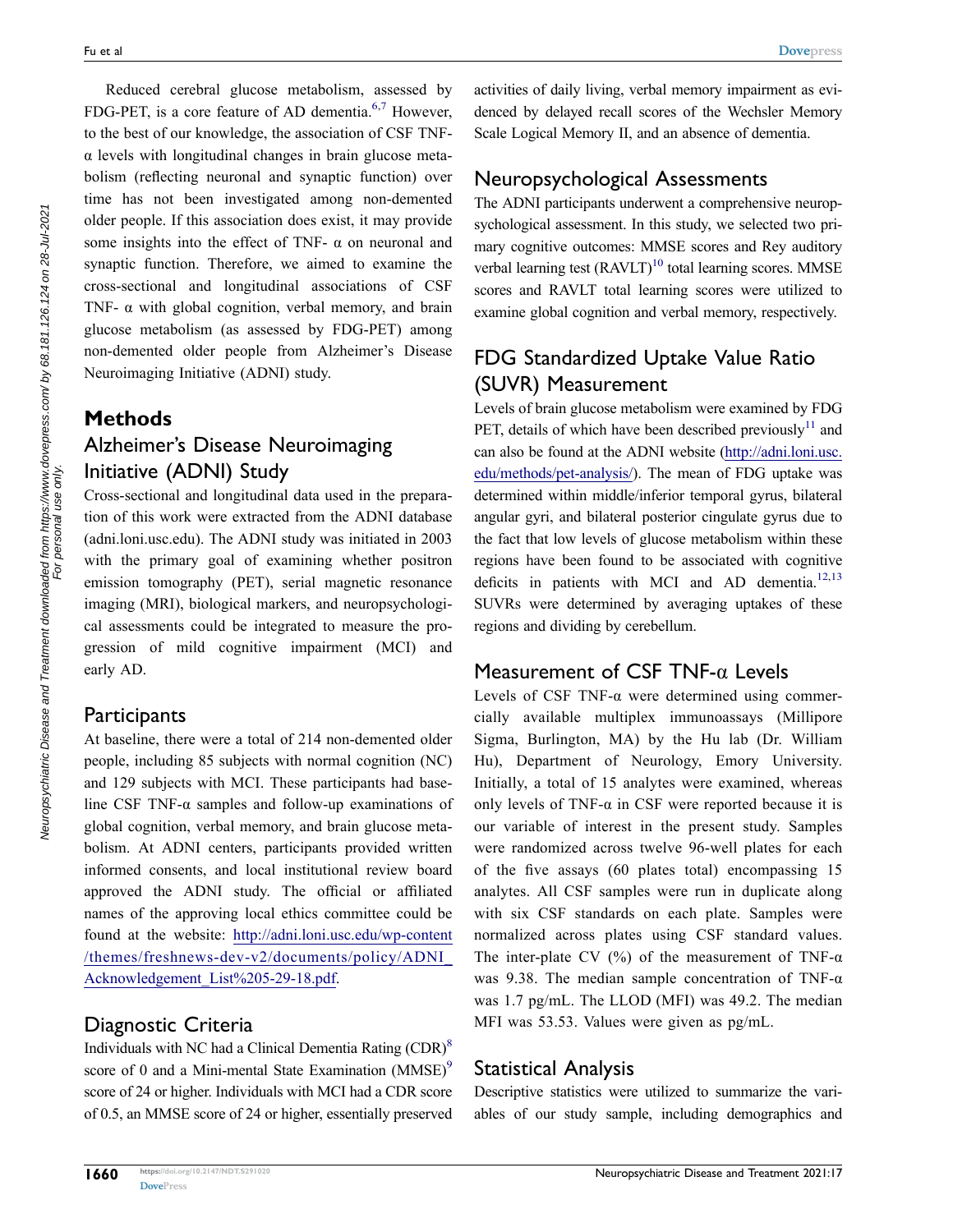clinical variables. The distribution of MMSE was negatively skewed, whereas the distribution of other variables (TNF- $\alpha$ , RAVLT total learning score and FDG) was largely normal based on the histograms of these variables. Therefore, Pearson's correlation tests were used to examine the crosssectional associations of baseline CSF TNF-  $\alpha$  levels with RAVLT total learning score and FDG SUVR. However, Spearman correlation test was used to examine the relationship between TNF- $\alpha$  and MMSE. In the longitudinal analysis, several linear mixed models were utilized to examine the associations of baseline CSF TNF- α levels (categorized into the High and Low groups based on the median) with changes in each outcome (MMSE sores, RAVLT total learning scores, and FDG SUVR) over time among non-demented older people. Each model included the main effects of baseline CSF TNF-α, age, gender, educational level, APOE4 genotype and their interactions with time, along with a random intercept and a random slope for each subject. All statistical work was performed with R software (version  $3.6.0$ ).<sup>14</sup> The "lme4" package $15$  was used to conduct linear mixed models.

#### <span id="page-2-3"></span><span id="page-2-2"></span>**Results**

#### Demographics and Clinical Variables

In the present study, a total of 214 non-demented older people were included. Socio-demographic and clinical variables are summarized in [Table 1](#page-2-0). The mean age (mean  $\pm$  SD) for the whole study sample was 74.9  $\pm$  7 years. Eighty-seven (40.7%) participants were females. Ninety-one (42.5%) participants were APOE4 carriers and 129 (60.3%) were MCI patients.

<span id="page-2-0"></span>**Table 1** Demographic and Clinical Characteristics of 214 Non-Demented Older People

| <b>Variables</b>                | <b>Non-Demented Older People</b> |
|---------------------------------|----------------------------------|
| Numbers of participants         | 214                              |
| Age, years                      | $74.9 \pm 7$                     |
| Education, years                | $15.8 \pm 2.9$                   |
| Female gender, n (%)            | 87 (40.7)                        |
| APOE4 carriers, n (%)           | 91 (42.5)                        |
| MCI diagnosis, n (%)            | 129(60.3)                        |
| <b>MMSE</b>                     | $27.8 \pm 1.8$                   |
| RAVLT total learning scores     | $35.3 \pm 10.8$                  |
| FDG SUVR <sup>a</sup>           | $1.23 \pm 0.14$                  |
| CSF TNF- $\alpha$ levels, pg/mL | $1.7 \pm 0.5$                    |

Notes: <sup>a</sup>There were a total of 107 participants having FDG SUVR data.

**Abbreviations:** MCI, mild cognitive impairment; MMSE, mini-mental state examination; RAVLT, Rey Auditory Verbal Learning Test; FDG, fluorodeoxyglucose; SUVR, standardized uptake value ratio; TNF, tumor necrosis factor.

# Cross-Sectional Associations of CSF TNF- $\alpha$  with Global Cognition, Memory, and FDG SUVR Among Non-Demented Older People

To examine the cross-sectional associations of baseline CSF TNF- $\alpha$  with MMSE scores, RAVLT total learning scores, and FDG SUVR among non-demented older people, Pearson's correlation tests were used. As shown in [Table 2](#page-2-1), CSF TNF- $\alpha$  levels were negatively associated with MMSE scores (rho =  $-0.17$ , p = 0.011), but not RAVLT total learning scores ( $r = -0.13$ ,  $p = 0.053$ ) or FDG SUVR ( $r = -0.12$ ,  $p = 0.22$ ). Further, CSF TNF- $\alpha$ was associated with age ( $r = 0.39$ ,  $p \le 0.001$ ).

# Longitudinal Associations of Baseline CSF TNF- $\alpha$  with Global Cognition, Memory, and FDG SUVR Among Non-Demented Older People

To examine the associations of baseline CSF TNF-α levels with changes in MMSE scores [\(Table 3](#page-3-0)), RAVLT total learning scores [\(Table 4](#page-3-1)), and FDG SUVR [\(Table 5](#page-3-2)) over time among non-demented older people, several linear mixed models were fitted for each outcome. As shown in [Tables 3](#page-3-0)[–5](#page-3-2) and [Figure 1](#page-4-0), we found that among non-demented older people, higher CSF TNF-α levels were associated with a faster decline in FDG SUVR (estimate =  $-0.0089$ , se= 0.0043, p value = 0.0385), but not MMSE scores (estimate =  $-0.1246$ , se= 0.1592, p value =  $0.4341$ ) or RAVLT total learning scores (estimate =  $0.0105$ , se=  $0.2333$ , p value =  $0.9641$ ).

#### Supplementary Analyses

We further examined whether amyloid status (positive vs negative) can modify the association of CSF TNF-  $\alpha$  with change in MMSE score, RAVLT total learning score and

<span id="page-2-1"></span>

| <b>Table 2</b> Cross-Sectional Relationships Between CSF TNF- $\alpha$ |  |  |  |
|------------------------------------------------------------------------|--|--|--|
| and AD-Related Makers                                                  |  |  |  |

|                             | CSF TNG- $\alpha$ Levels |                 |  |
|-----------------------------|--------------------------|-----------------|--|
|                             | r/rho                    | <b>P</b> values |  |
| <b>MMSE</b>                 | $-0.17$                  | 0.011           |  |
| RAVLT total learning scores | $-0.13$                  | 0.053           |  |
| <b>FDG SUVR</b>             | $-0.12$                  | 0.22            |  |

**Notes:** The relationship between CSF TNG- α levels and MMSE was examined using Spearman' correlation test.

**Abbreviations:** MMSE, mini-mental state examination; RAVLT, Rey Auditory Verbal Learning Test; FDG, fluorodeoxyglucose; SUVR, standardized uptake value ratio; TNF, tumor necrosis factor.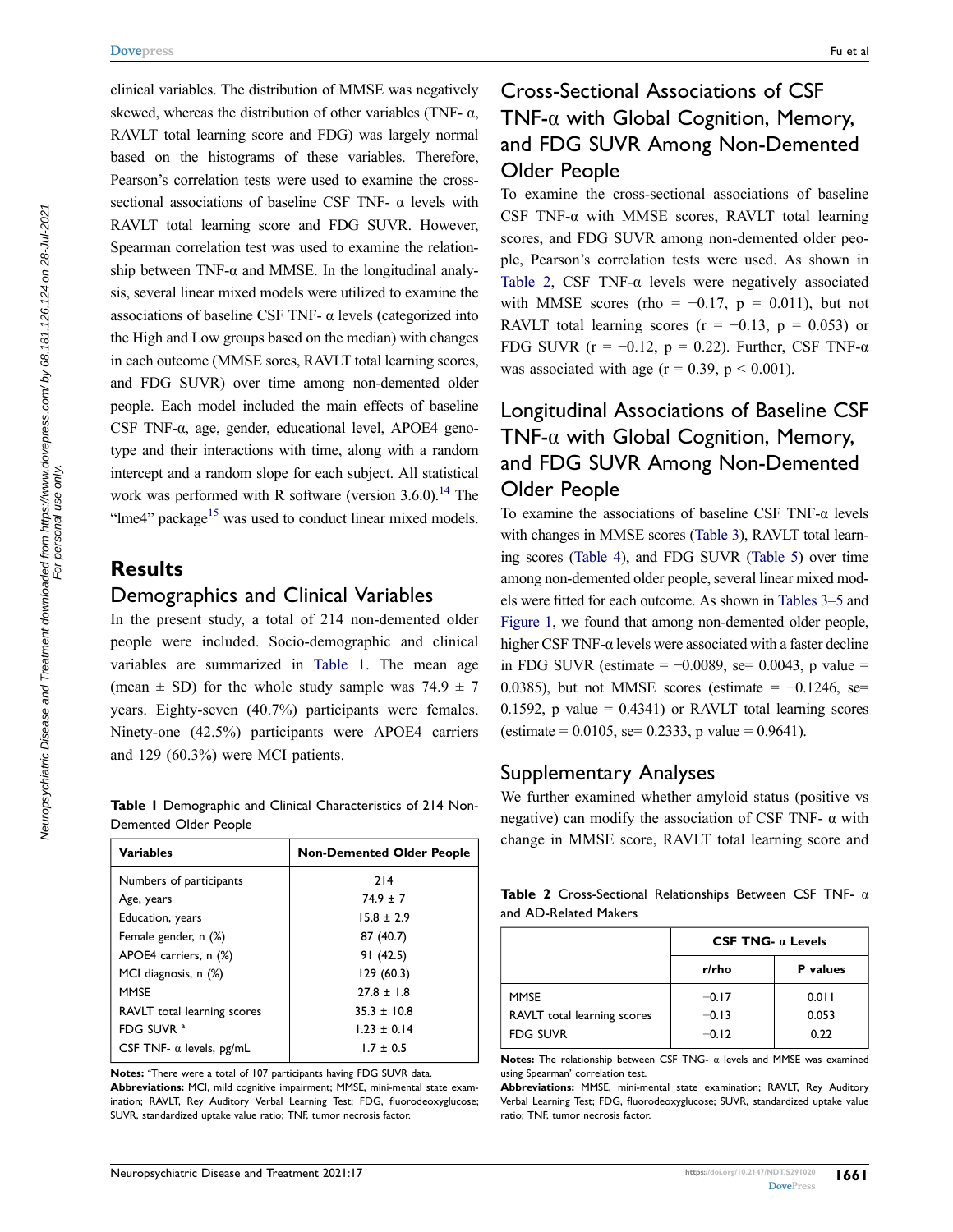<span id="page-3-0"></span>**Table 3** Longitudinal Association of Baseline CSF TNF-α with MMSE Scores

| Terms                            | <b>Estimate</b> | Se     | <b>P</b> values |
|----------------------------------|-----------------|--------|-----------------|
| Higher CSF TNF- $\alpha$ × years | $-0.1246$       | 0.1592 | 0.4341          |
| Age $\times$ years               | 0.0006          | 0.0115 | 0.9586          |
| Education × years                | $-0.0316$       | 0.0260 | 0.2240          |
| Female gender × years            | $-0.2111$       | 0.1568 | $-0.1782$       |
| $APOE4 \times years$             | $-0.8398$       | 0.1523 | < 0.0001        |

**Notes:** Main effects of independent variables (CSF TNF-α, age, education, gender, and APOE4 genotype) are included in models (estimates not displayed).

**Abbreviations:** MMSE, mini-mental state examination; TNF, tumor necrosis factor.

<span id="page-3-1"></span>**Table 4** Longitudinal Association of Baseline CSF TNF-α with RAVLT Total Learning Scores

| Terms                            | <b>Estimate</b> | Se     | <b>P</b> values |
|----------------------------------|-----------------|--------|-----------------|
| Higher CSF TNF- $\alpha$ × years | 0.0105          | 0.2333 | 0.9641          |
| Age $\times$ years               | $-0.0277$       | 0.0179 | 0.1213          |
| Education × years                | $-0.0463$       | 0.0389 | 0.2337          |
| Female gender × years            | $-0.4366$       | 0.2389 | 0.0676          |
| $APOE4 \times years$             | $-1.4830$       | 0.2359 | < 0.0001        |

**Notes:** Main effects of independent variables (CSF TNF- α, age, education, gender, and APOE4 genotype) are included in models (estimates not displayed).

**Abbreviations:** RAVLT, Rey Auditory Verbal Learning Test; TNF, tumor necrosis factor.

<span id="page-3-2"></span>**Table 5** Longitudinal Association of Baseline CSF TNF-α with FDG SUVR

| Terms                            | <b>Estimate</b> | Se     | <b>P</b> values |
|----------------------------------|-----------------|--------|-----------------|
| Higher CSF TNF- $\alpha$ × years | $-0.0089$       | 0.0043 | 0.0385          |
| Age $\times$ years               | 0.0010          | 0.0003 | 0.0026          |
| Education × years                | $-0.0001$       | 0.0007 | 0.9257          |
| Female gender × years            | $-0.0004$       | 0.0047 | 0.9367          |
| $APOE4 \times years$             | $-0.0144$       | 0.0045 | 0.0016          |

**Notes:** Main effects of independent variables (CSF TNF- α, age, education, gender, and APOE4 genotype) are included in models (estimates not displayed).

**Abbreviations:** FDG, fluorodeoxyglucose; SUVR, standardized uptake value ratio; TNF, tumor necrosis factor.

FDG SUVR over time among MCI subjects. At baseline, patients with MCI were further classified into two groups according to their amyloid status (amyloid-positive: CSF Aβ42 < 192 pg/mL; amyloid-negative: CSF Aβ42  $\ge$  192 pg/mL): 40 amyloid-negative MCI subjects and 89 amyloid-positive MCI subjects. Several linear mixed models were utilized to examine the associations of this interaction term (amyloid status\*CSF TNF- $\alpha$ ) with change in each outcome (MMSE sores, RAVLT total learning scores, and FDG SUVR) over time among older people with MCI. Each model included the amyloid status\*CSF TNF-  $\alpha$ interaction term, age, gender, educational level, APOE4

genotype and their interactions with time, along with a random intercept and a random slope for each subject. We found that this interaction term was significant for FDG, but not for MMSE or RAVLT total learning score (Data not shown), indicating that amyloid status may modify the association of CSF TNF-  $\alpha$  with change in FDG over time among MCI subjects. Therefore, an amyloid-stratified analysis was further performed. In the amyloid-positive group, CSF TNF- $\alpha$  was not associated with change in FDG over time in MCI ( $p > 0.05$ , [Table 6,](#page-4-1) [Figure 2A\)](#page-5-0). However, higher CSF TNF- $\alpha$  levels were associated with a steeper decline in FDG SUVR in the amyloid-negative group ( $p < 0.05$ , [Table 6,](#page-4-1) [Figure 2B\)](#page-5-0).

In addition, we examined whether the clinical diagnosis (MCI vs normal cognition) can modify the association of CSF TNF- α with change in MMSE score, RAVLT total learning score and FDG SUVR over time among nondemented older people. Several linear mixed models were utilized to investigate the association of the clinical diagnosis\*CSF TNF-α interaction term with change in each outcome (MMSE sores, RAVLT total learning scores, and FDG SUVR) over time among non-demented older people. Each model included the clinical diagnosis\*CSF TNF-  $\alpha$  interaction term, age, gender, educational level, APOE4 genotype and their interactions with time, along with a random intercept and a random slope for each subject. However, this interaction term was not significant for any outcomes (all  $p > 0.05$ , data not shown), suggesting that there was no significant difference in the association of CSF TNF-α with change in MMSE score, RAVLT total learning score or FDG SUVR over time between normal cognition and MCI.

#### **Discussion**

To the best of our knowledge, this is the first study to examine the association of baseline CSF TNF-α levels with longitudinal changes in MMSE scores, RAVLT total learning scores, and brain glucose metabolism (as assessed by FDG-SUVR) among non-demented older people. We found that higher CSF TNF- $\alpha$  levels were linked to a steeper decline in FDG-SUVR, but not MMSE or RAVLT total learning scores among non-demented older people.

<span id="page-3-3"></span>In terms of the biology of TNF- $\alpha$ , it and its receptors participate in a variety of biological functions in the body, such as immune responses to fight microbial infections, immune surveillance, and apoptosis. $16-18$  One previous study showed that levels of CSF TNF- $\alpha$  in AD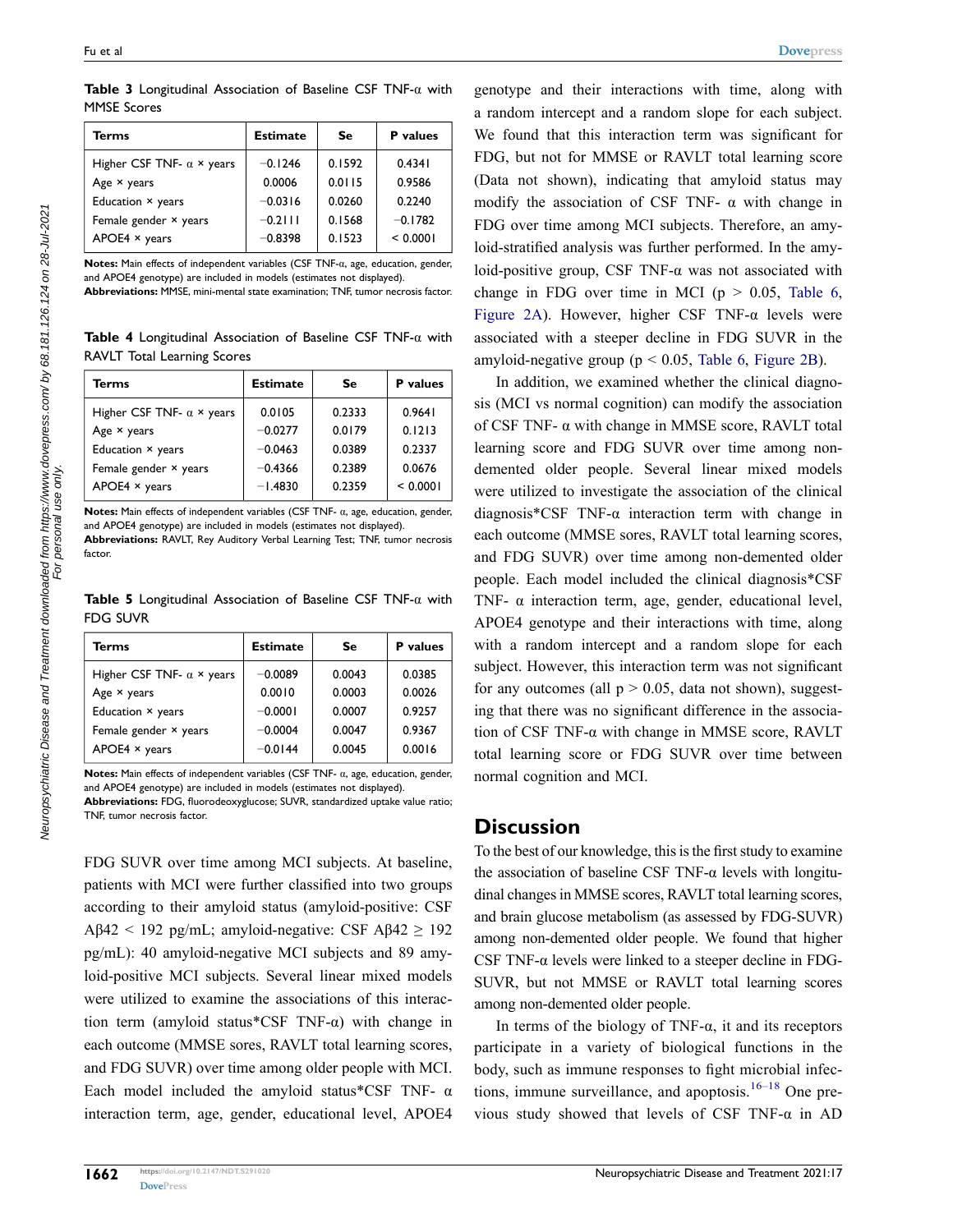<span id="page-4-0"></span>

**Figure 1** Associations of CSF TNF- α with change in AD-related markers over time. Higher CSF TNF-α levels were associated with a faster decline in FDG SUVR (estimate = −0.0089, se= 0.0043, p value = 0.0385, (**C**) but not MMSE scores (estimate = −0.1246, se= 0.1592, p value = 0.4341, (**A**) or RAVLT total learning scores (estimate = 0.0105, se= 0.2333, p value = 0.9641, (**B**).

**Abbreviations:** MMSE, mini-mental state examination; RAVLT, Rey Auditory Verbal Learning Test; FDG, fluorodeoxyglucose; SUVR, standardized uptake value ratio; TNF, tumor necrosis factor.

<span id="page-4-3"></span><span id="page-4-2"></span>patients are higher than those of normal controls.<sup>[19](#page-6-16)</sup> This was further supported by elevated levels of TNF- $\alpha$ observed in the blood of patients with AD compared to normal controls.<sup>20</sup> Furthermore, in previous crosssectional studies, higher levels of blood TNF-α were

<span id="page-4-1"></span>**Table 6** Longitudinal Association of CSF TNF- α with Change in FDG SUVR in the Amyloid Negative MCI Subjects and Amyloid Positive MCI Subjects

|                                  | <b>Amyloid Negative</b> |        |                 |
|----------------------------------|-------------------------|--------|-----------------|
| <b>Terms</b>                     | <b>Estimate</b>         | Se     | <b>P</b> values |
| Higher CSF TNF- $\alpha$ × years | $-0.0211$               | 0.0085 | 0.0129          |
| Age $\times$ years               | 0.0009                  | 0.0005 | 0.0574          |
| Education × years                | 0.0014                  | 0.0016 | 0.3889          |
| Female gender × years            | $-0.0055$               | 0.0076 | 0.4675          |
| $APOE4 \times years$             | 0.0052                  | 0.0163 | 0.7489          |
|                                  | <b>Amyloid Positive</b> |        |                 |
| <b>Terms</b>                     | Estimate                | Se     | P values        |
| Higher CSF TNF- $\alpha$ × years | 0.0049                  | 0.0077 | 0.5253          |
| Age $\times$ years               | 0.0015                  | 0.0005 | 0.0043          |
| Education × years                | 0.0009                  | 0.0013 | 0.4788          |
| Female gender × years            | $-0.0003$               | 0.0080 | 0.9670          |
| $APOE4 \times years$             | $-0.0047$               | 0.0092 | 0.6079          |

**Notes:** Main effects of independent variables (CSF TNF- α, age, education, gender, and APOE4 genotype) are included in models (estimates not shown).

**Abbreviations:** FDG, fluorodeoxyglucose; SUVR, standardized uptake value ratio; TNF, tumor necrosis factor.

<span id="page-4-5"></span><span id="page-4-4"></span>found to be associated with worse cognitive performance among AD patients. $21,22$  $21,22$  In addition, preclinical studies have also been suggested that TNF- $\alpha$  could activate the astroglial response, contributing to the neuroinflamma-tory process.<sup>[23,](#page-6-20)24</sup> TNF- $\alpha$  could stimulate the NF-kB pathway that leads to the elevation of Aβ accumulation.[25](#page-7-1) Taken together, both preclinical and clinical studies support the notion that TNF- $\alpha$  is an important cytokine that plays a critical role in the pathogenesis of AD.

<span id="page-4-9"></span><span id="page-4-8"></span><span id="page-4-7"></span><span id="page-4-6"></span>Reduced cerebral glucose metabolism is a core feature of AD dementia[.6,](#page-6-5)[7](#page-6-6) In the present study, we found that higher CSF TNF-α levels were associated with a steeper decline in FDG-SUVR among non-demented older people, indicating that TNF- $\alpha$  may play an important role in neuronal and synaptic dysfunction in AD. There are several possible explanations for this finding. First, the adverse effect of TNF- $\alpha$  on FDG-PET may be Aβ-mediated. For example, it has been reported that TNF- $α$  increases apoptosis of neurons administrated with Aβ and impacts Aβ production in cell culture studies.<sup>26–28</sup> Further, microglia are unable to efficiently phagocytose Aβ in the presence of increased TNF levels.<sup>29</sup> Given that the close relationship between Aβ accumulation in the brain and cerebral glucose hypometabolism,<sup>30</sup> it is possible that the detrimental effect of TNF- $\alpha$  on cerebral glucose metabolism may be Aβ-mediated.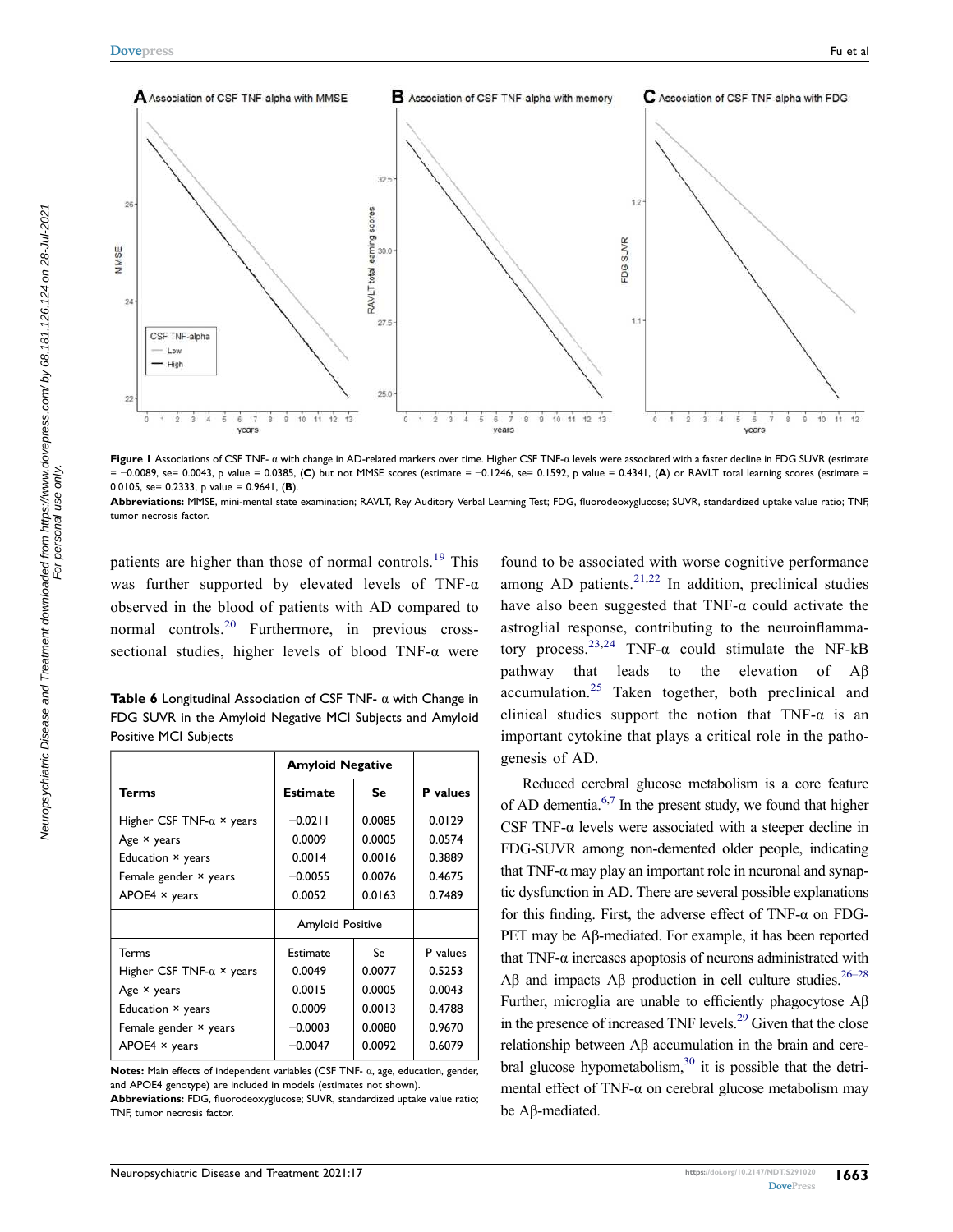<span id="page-5-0"></span>

**Figure 2** Associations of CSF TNF- α with change in FDG SUVR over time in the amyloid negative MCI subjects and amyloid positive MCI subjects. In the amyloid-positive group, CSF TNF-α was not associated with change in FDG over time in MCI (p > 0.05, **A**). However, higher CSF TNF-α levels were associated with a steeper decline in FDG SUVR in the amyloid-negative group (p < 0.05, **B**).

Second, TNF- $\alpha$  may directly affect synaptic and neuronal functions and contribute to neurodegeneration. For instance, numerous studies have suggested that TNF- $\alpha$ could mediate activation of oxidative stress cascades, neuronal and synaptic dysfunction, and exacerbation of neurodegeneration.[31](#page-7-5)[,32](#page-7-6)

<span id="page-5-1"></span>Third, it is also possible that TNF-α-related neuroinflammation may contribute to hyperphosphorylation and accumulation of tau, thus leading to axonal malfunction and neurodegeneration.<sup>[33](#page-7-7)</sup>

<span id="page-5-3"></span><span id="page-5-2"></span>Interestingly, we found that among non-demented older people, higher CSF TNF- $\alpha$  levels were associated with a steeper decline in FDG SUVR, but not cognitive assessments. Based on the amyloid cascade hypothesis, amyloid accumulation precedes cerebral glucose hypometabolism, which is followed by cognitive impairment.<sup>[11](#page-6-10),[34](#page-7-8)</sup> It is possible that among non-demented older people, dysregulation of neuroinflammation may be a contributing factor for cerebral glucose hypometabolism (synaptic and neuronal dysfunction), but not for cognitive impairment. However, evidence on the effect of neuroinflammation on cognitive impairment and clinical progression has been inconsistent.<sup>2</sup> For example, a recent study examining the association of the levels of 27 cytokines in CSF with cognitive impairment and clinical progression in AD patients found that some of cytokines may be

<span id="page-5-5"></span><span id="page-5-4"></span>"protective".<sup>35</sup> It has been reported that neuroinflammation is not exclusively beneficial or detrimental in the pathogenesis of  $AD<sup>36</sup>$  Further studies should be conducted to further clarify the relationship between CSF TNF- $\alpha$ and AD-related markers at different stages of the disease.

There are several limitations in this study. First, the observational nature of this study does not allow us to address the causal relationship between CSF TNF-α and cerebral glucose metabolism among non-demented older people. Second, because most of the ADNI participants were white and well educated, sample selection bias may affect the interpretation of our findings. Third, in the present study, only one cytokine (CSF TNF- $\alpha$ ) was used to examine its relation with AD-related markers. Further studies should utilize a group of cytokines to investigate the association of the pattern of various cytokines with cognitive impairment and clinical progression. Additionally, this approach should also be applied at different stages of the disease.

In conclusion, higher CSF TNF-  $\alpha$  levels were associated with a steeper decline in cerebral glucose metabolism among non-demented older people.

#### **Acknowledgments**

Data collection and sharing for this project were funded by the Alzheimer's Disease Neuroimaging Initiative (ADNI)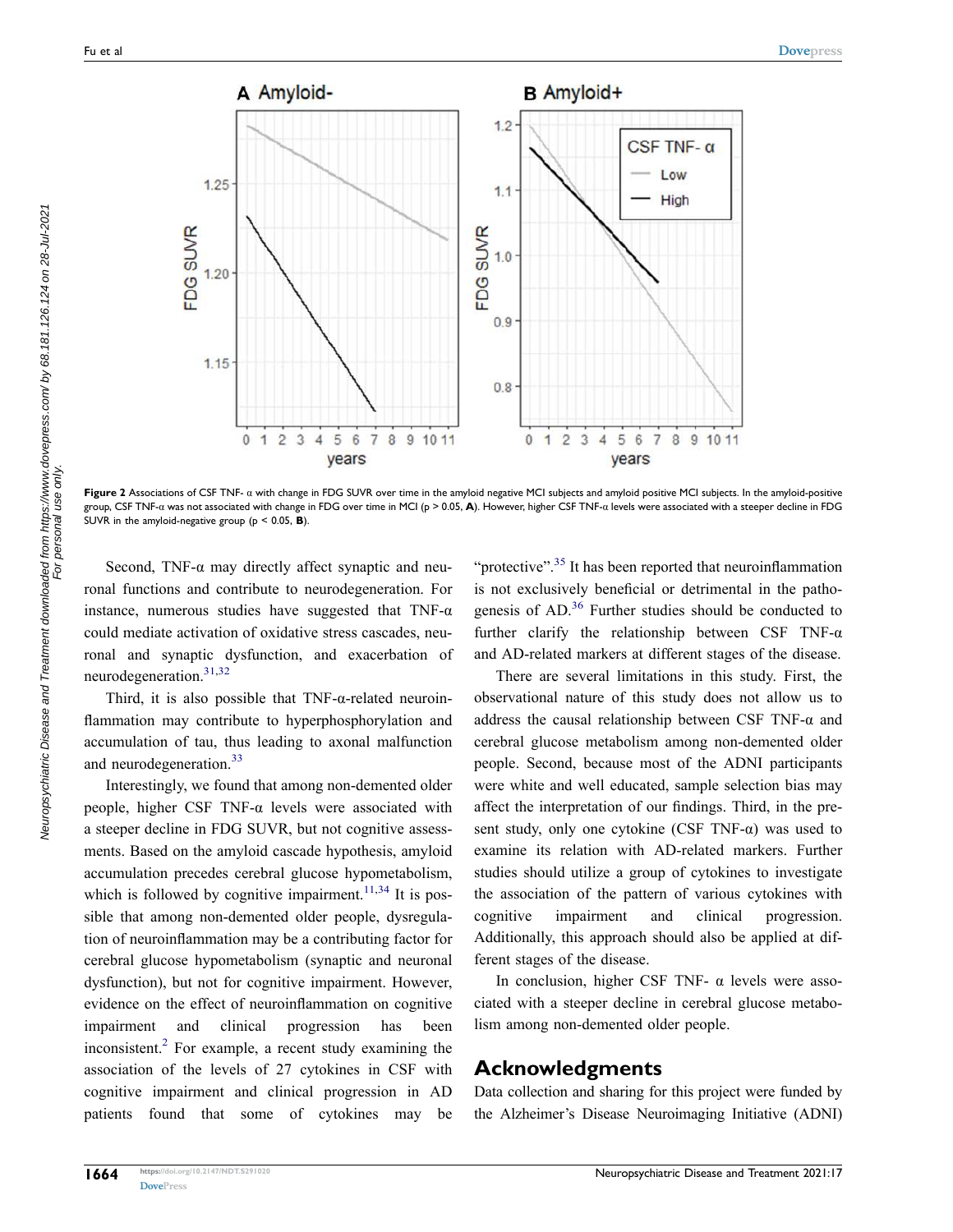(National Institutes of Health Grant U01 AG024904) and DOD ADNI (Department of Defense award number W81XWH-12-2-0012). ADNI is funded by the National Institute on Aging, the National Institute of Biomedical Imaging and Bioengineering, and through generous contributions from the following: AbbVie, Alzheimer's Association; Alzheimer's Drug Discovery Foundation; Araclon Biotech; BioClinica, Inc.; Biogen; Bristol-Myers Squibb Company; CereSpir, Inc.; Cogstate; Eisai Inc.; Elan Pharmaceuticals, Inc.; Eli Lilly and Company; EuroImmun; F. Hoffmann-La Roche Ltd and its affiliated company Genentech, Inc.; Fujirebio; GE Healthcare; IXICO Ltd.; Janssen Alzheimer Immunotherapy Research & Development, LLC.; Johnson & Johnson Pharmaceutical Research & Development LLC.; Lumosity; Lundbeck; Merck & Co., Inc.; Meso Scale Diagnostics, LLC.; NeuroRx Research; Neurotrack Technologies; Novartis Pharmaceuticals Corporation; Pfizer Inc.; Piramal Imaging; Servier; Takeda Pharmaceutical Company; and Transition Therapeutics. The Canadian Institutes of Health Research is providing funds to support ADNI clinical sites in Canada. Private sector contributions are facilitated by the Foundation for the National Institutes of Health [\(www.fnih.org](http://www.fnih.org)). The grantee organization is the Northern California Institute for Research and Education, and the study is coordinated by the Alzheimer's Therapeutic Research Institute at the University of Southern California. ADNI data are disseminated by the Laboratory for Neuro Imaging at the University of Southern California. Data used in preparation of this article were obtained from the Alzheimer's Disease Neuroimaging Initiative (ADNI) database (adni.loni.usc.edu). As such, the investigators within the ADNI contributed to the design and implementation of ADNI and/or provided data but did not participate in analysis or writing of this report. A complete listing of ADNI investigators can be found at: [http://adni.](http://adni.loni.usc.edu/wp-content/uploads/how_to_apply/ADNI_Acknowledgement_List.pdf.)  [loni.usc.edu/wp-content/uploads/how\\_to\\_apply/ADNI\\_](http://adni.loni.usc.edu/wp-content/uploads/how_to_apply/ADNI_Acknowledgement_List.pdf.)  [Acknowledgement\\_List.pdf.](http://adni.loni.usc.edu/wp-content/uploads/how_to_apply/ADNI_Acknowledgement_List.pdf.)

## **Disclosure**

The authors declare that they have no conflicts of interest.

#### **References**

- <span id="page-6-0"></span>1. Edwards FA. A unifying hypothesis for alzheimer's disease: from plaques to neurodegeneration. *Trends Neurosci*. [2019;](#page-0-0)42(5):310–322. doi:[10.1016/j.tins.2019.03.003](https://doi.org/10.1016/j.tins.2019.03.003)
- <span id="page-6-1"></span>2. Kinney JW, Bemiller SM, Murtishaw AS, Leisgang AM, Salazar AM, Lamb BT. Inflammation as a central mechanism in alzheimer's disease. *Alzheimers Dement*. [2018;](#page-0-1)4:575–590.
- <span id="page-6-2"></span>3. McGeer PL, Schulzer M, McGeer EG. Arthritis and antiinflammatory agents as possible protective factors for alzheimer's disease: a review of 17 epidemiologic studies. *Neurology*. [1996](#page-0-2);47 (2):425–432. doi:[10.1212/WNL.47.2.425](https://doi.org/10.1212/WNL.47.2.425)
- <span id="page-6-3"></span>4. Zhao M, Cribbs DH, Anderson AJ, et al. The induction of the TNFα death domain signaling pathway in alzheimer's disease brain. *Neurochem Res*. [2003](#page-0-3);28(2):307–318. doi:[10.1023/](https://doi.org/10.1023/A:1022337519035)  [A:1022337519035](https://doi.org/10.1023/A:1022337519035)
- <span id="page-6-4"></span>5. Tan Z, Beiser A, Vasan R, et al. Inflammatory markers and the risk of Alzheimer disease: the Framingham Study. *Neurology*. [2007](#page-0-4);68 (22):1902–1908. doi:[10.1212/01.wnl.0000263217.36439.da](https://doi.org/10.1212/01.wnl.0000263217.36439.da)
- <span id="page-6-5"></span>6. Minoshima S, Giordani B, Berent S, Frey KA, Foster NL, Kuhl DE. Metabolic reduction in the posterior cingulate cortex in very early alzheimer's disease. *Ann Neurol*. [1997](#page-1-0);42(1):85–94. doi:[10.1002/](https://doi.org/10.1002/ana.410420114) [ana.410420114](https://doi.org/10.1002/ana.410420114)
- <span id="page-6-6"></span>7. Herholz K. Cerebral glucose metabolism in preclinical and prodromal alzheimer's disease. *Expert Rev Neurother*. [2010;](#page-1-0)10(11):1667–1673. doi:[10.1586/ern.10.136](https://doi.org/10.1586/ern.10.136)
- <span id="page-6-7"></span>8. Morris JC. The Clinical Dementia Rating (CDR): current version and scoring rules. *Neurology*. [1993](#page-1-1);43(11):2412–2414. doi:[10.1212/](https://doi.org/10.1212/WNL.43.11.2412-a) [WNL.43.11.2412-a](https://doi.org/10.1212/WNL.43.11.2412-a)
- <span id="page-6-8"></span>9. Folstein MF, Folstein SE, McHugh PR. "Mini-mental state". A practical method for grading the cognitive state of patients for the clinician. *J Psychiatr Res*. [1975](#page-1-2);12(3):189–198. doi:[10.1016/](https://doi.org/10.1016/0022-3956(75)90026-6) [0022-3956\(75\)90026-6](https://doi.org/10.1016/0022-3956(75)90026-6)
- <span id="page-6-9"></span>10. Schmidt M. *Rey Auditory Verbal Learning Test: A Handbook*. Los Angeles, CA: Western Psychological Services; [1996](#page-1-3).
- <span id="page-6-10"></span>11. Landau SM, Mintun MA, Joshi AD, et al. Amyloid deposition, hypometabolism, and longitudinal cognitive decline. *Ann Neurol*. [2012](#page-1-4);72(4):578–586. doi:[10.1002/ana.23650](https://doi.org/10.1002/ana.23650)
- <span id="page-6-11"></span>12. Jagust WJ, Bandy D, Chen K, et al. The alzheimer's disease neuroimaging initiative positron emission tomography core. *Alzheimers Dement*. [2010;](#page-1-5)6(3):221–229. doi:[10.1016/j.jalz.2010.03.003](https://doi.org/10.1016/j.jalz.2010.03.003)
- <span id="page-6-12"></span>13. Landau SM, Harvey D, Madison CM, et al. Associations between cognitive, functional, and FDG-PET measures of decline in AD and MCI. *Neurobiol Aging*. [2011](#page-1-5);32(7):1207–1218. doi:[10.1016/j.](https://doi.org/10.1016/j.neurobiolaging.2009.07.002) [neurobiolaging.2009.07.002](https://doi.org/10.1016/j.neurobiolaging.2009.07.002)
- <span id="page-6-13"></span>14. Team RC. *R: A Language and Environment for Statistical Computing*; [2013.](#page-2-2)
- <span id="page-6-14"></span>15. Bates D, Mächler M, Bolker B, Walker S. Fitting linear mixed-effects models using lme4. *arXiv Preprint arXiv*. [2014.](#page-2-3)
- <span id="page-6-15"></span>16. Fischer R, Maier O. Interrelation of oxidative stress and inflammation in neurodegenerative disease: role of TNF. *Oxid Med Cell Longev*. [2015](#page-3-3);2015:1–18. doi:[10.1155/2015/610813](https://doi.org/10.1155/2015/610813)
- 17. Clark IA, Alleva LM, Vissel B. The roles of TNF in brain dysfunction and disease. *Pharmacol Ther*. 2010;128(3):519–548.
- 18. Locksley RM, Killeen N, Lenardo MJ. The TNF and TNF receptor superfamilies: integrating mammalian biology. *Cell*. 2001;104 (4):487–501. doi:[10.1016/S0092-8674\(01\)00237-9](https://doi.org/10.1016/S0092-8674(01)00237-9)
- <span id="page-6-16"></span>19. Tarkowski E, Liljeroth A-M, Minthon L, Tarkowski A, Wallin A, Blennow K. Cerebral pattern of pro-and anti-inflammatory cytokines in dementias. *Brain Res Bull*. [2003;](#page-4-2)61(3):255–260. doi:[10.1016/](https://doi.org/10.1016/S0361-9230(03)00088-1) [S0361-9230\(03\)00088-1](https://doi.org/10.1016/S0361-9230(03)00088-1)
- <span id="page-6-17"></span>20. Fillit H, Ding W, Buee L, et al. Elevated circulating tumor necrosis factor levels in alzheimer's disease. *Neurosci Lett*. [1991](#page-4-3);129 (2):318–320. doi:[10.1016/0304-3940\(91\)90490-K](https://doi.org/10.1016/0304-3940(91)90490-K)
- <span id="page-6-18"></span>21. Alvarez XA, Franco A, Fernández-Novoa L, Cacabelos R. Blood levels of histamine, IL-1 $\beta$ , and TNF- $\alpha$  in patients with mild to moderate Alzheimer disease. *Mol Chem Neuropathol*. [1996;](#page-4-4)29(2–3):237–252. doi:[10.1007/BF02815005](https://doi.org/10.1007/BF02815005)
- <span id="page-6-19"></span>22. Holmes C, Cunningham C, Zotova E, et al. Systemic inflammation and disease progression in Alzheimer disease. *Neurology*. [2009](#page-4-4);73 (10):768–774. doi:[10.1212/WNL.0b013e3181b6bb95](https://doi.org/10.1212/WNL.0b013e3181b6bb95)
- <span id="page-6-20"></span>23. Hensley K. Neuroinflammation in alzheimer's disease: mechanisms, pathologic consequences, and potential for therapeutic manipulation. *J Alzheimers Dis*. [2010;](#page-4-5)21(1):1–14. doi:[10.3233/JAD-2010-1414](https://doi.org/10.3233/JAD-2010-1414)